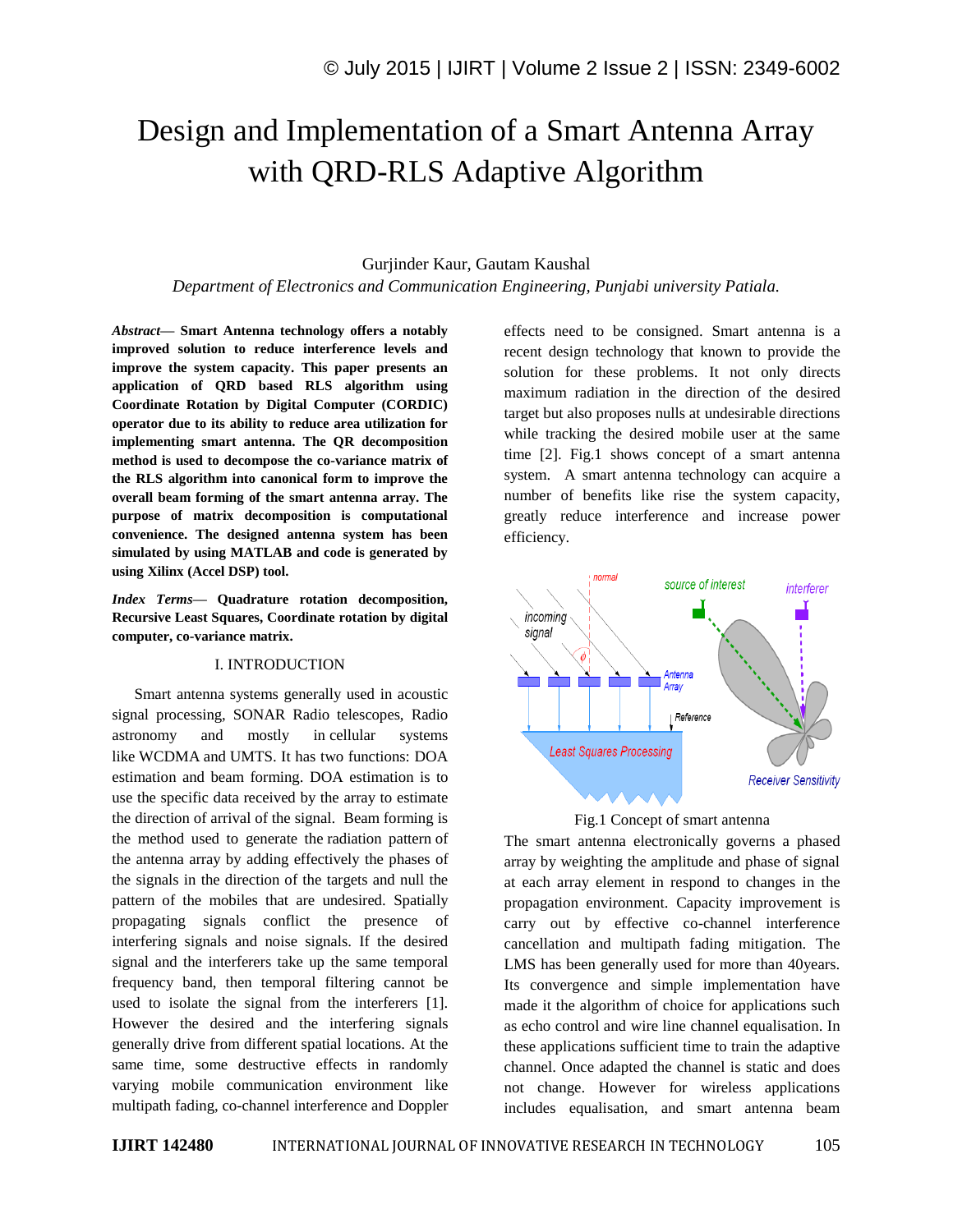formers, MIMO systems etc. The time free for training the system is very limited, and further the channel will change and a complete re-training of the system is necessary. Now, the faster the channel changes, the shorter the time available for training. Hence faster adaptive algorithms are required [2].This is the simple encouragement and drive for the move real time LMS to real time LMS algorithms. In its direct form, the RLS algorithm would require floating point fidelity, or very long fixed point word lengths, due to its numerical illconditioning. In addition to Multiply/Add standard RLS implementation also requires divide operations. Hence the consequences of overflow and underflow can create severe problems such as Divide-by-zero errors, etc. Hence for FPGA fixed point implementation, RLS must be deliberately implemented. Therefore long fixed point word length is likely to provide the dynamic range demanded by the RLS algorithm. This encourages the QR-RLS algorithm method which is the most numerically robust method of RLS implementation. QRD-RLS algorithm is used to solve least square problems [3]. The decomposition is the basis for QR algorithm. Algorithm is used to generate the Eigen values of matrix.

QR decomposition is one of the prime numerical procedures for solving the recursive least squares estimation problem. It comprise the use of numerically well behaved unitary rotations and act on input only.The RLS algorithm would feel necessity for floating point precision, or very long fixed point word lengths, due to its numerical ill-conditioning. In addition to Multiply/Add standard RLS implementation also requires divide operations. The implementation of RLS algorithm requires large number of FPGA resources, so to decrease the large number of FPGA resources, we use QR decomposition.

## II. QRD-RLS ADAPTIVE ALGORITHM

Matrix decomposition has very relevant applications in scientific computing because of its scientific and engineering significance. The purposes of matrix decomposition are analytic simplicity and computational aid. There are several different decomposition techniques which has solutions in different methods. The choice of suitable decomposition technique depends on the problem we

want to solve and the matrix to be decomposed. . A QR decomposition core which decomposes a matrix into an orthogonal and a triangular matrix using Gram-Schmidt ortho-normalization technique is construct and implemented [3]. Fig.2 shows the QR decomposition based least square. Recursive least squares algorithm a try to solve for the coefficient vector **c** from *X* and **y**. To realize this, the QRdecomposition algorithm [3] is first used to transform the matrix *X* into an upper triangular matrix such that  $Rc = u$ . The coefficients vector **c** is then calculated using a procedure called back substitution, which involves solving the equations shown below:  $\overline{u}$   $\overline{u}$ 

$$
C_N = \frac{a_{NN}}{R_{NN}}\tag{1}
$$

$$
C_i = \frac{1}{R_{ii}} \left( u_i - \sum_{j=i+1}^{N} R_{ij} C_j \right) \text{ for } i=N-1,\dots,1
$$
 (2)

The QRD-RLS algorithm flow is shown as below:





# III. CORDIC BASED QR DECOMPOSITION

The QR-decomposition of the input matrix X can be performed, as illustrated in Fig 3, using the wellknown systolic array architecture [11]. The rows of matrix *X* are delivers as inputs to the array from the top along with equivalent element of the vector y. The R and u values held in each of the cells once all the inputs have been passed through the matrix are the outputs from QR-decomposition. These values are latterly used to find the coefficients using the back-substitution technique. Each of the cells in the array can be executed as a coordinate-rotation digital computer (CORDIC) block. CORDIC proposes a method to perform a number of functions, including trigonometric, hyperbolic and logarithmic functions. The algorithm is iterative, and uses only additions, subtractions and shift operations. This makes it very useful for hardware implementations. The number of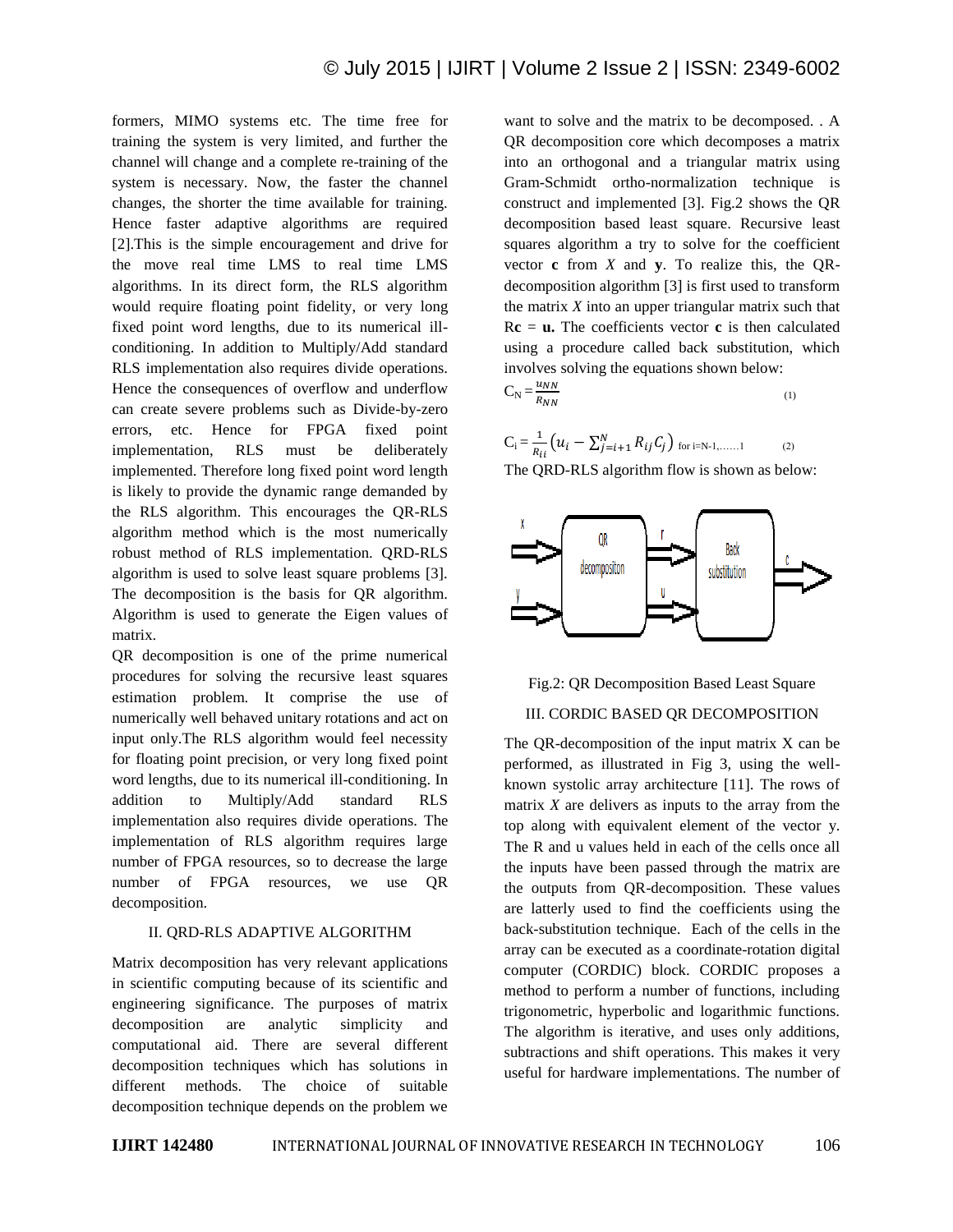iterations depends on the precision, with maximum iterations being needed for more bits.

Mixed mapping: In the mixed mapping scheme, the bottom rows in the systolic array are shifted to the end of the top rows, to possibly have the same number of cells in each row. A single CORDIC block can be used to find the operations of all the cells in a row, with the total number of CORDIC blocks required being same to the total number of rows. Since each CORDIC block has to operate in both vectors and rotating modes, the scheme is known as the mixed mapping. Discrete mapping*:* In this scheme, at least two CORDIC blocks are required. One block is used entirely for vectorize operations.



Fig.3 Systolic array architecture for QRdecomposition

Other is used for rotate operations. This single functionality of the processors allows any gains from hardware optimization to be realizable.

## IV IMPLEMENTATION OF PROPOSED SMART ANTENNA

Adaptive beam former has been executed using MATLAB. Accel DSP tool has been used to change MATLAB code directly to VHDL code. The performance of the proposed adaptive beam former has been figure out. The adaptive Beam former has been implemented for four antennas. For the proposed design input signal frequency has been taken as 30GHz and has been sampled at a rate of 100 GHz. The angle of incidence for desired input signal has been kept as 0 degree and amplitude has been taken as 1V. Fig 4 and 5 show the input signal and its spectrum respectively. Whereas, for the interfering signal, frequency has been taken as 27 GHz and sampled at a rate of 100 GHz. The angle of incidence for the interfering signal has been kept as pi/8 degree and amplitude has been taken as 1V.Fig 6 and 7 show the interfering t signal and its spectrum respectively.





Amplitude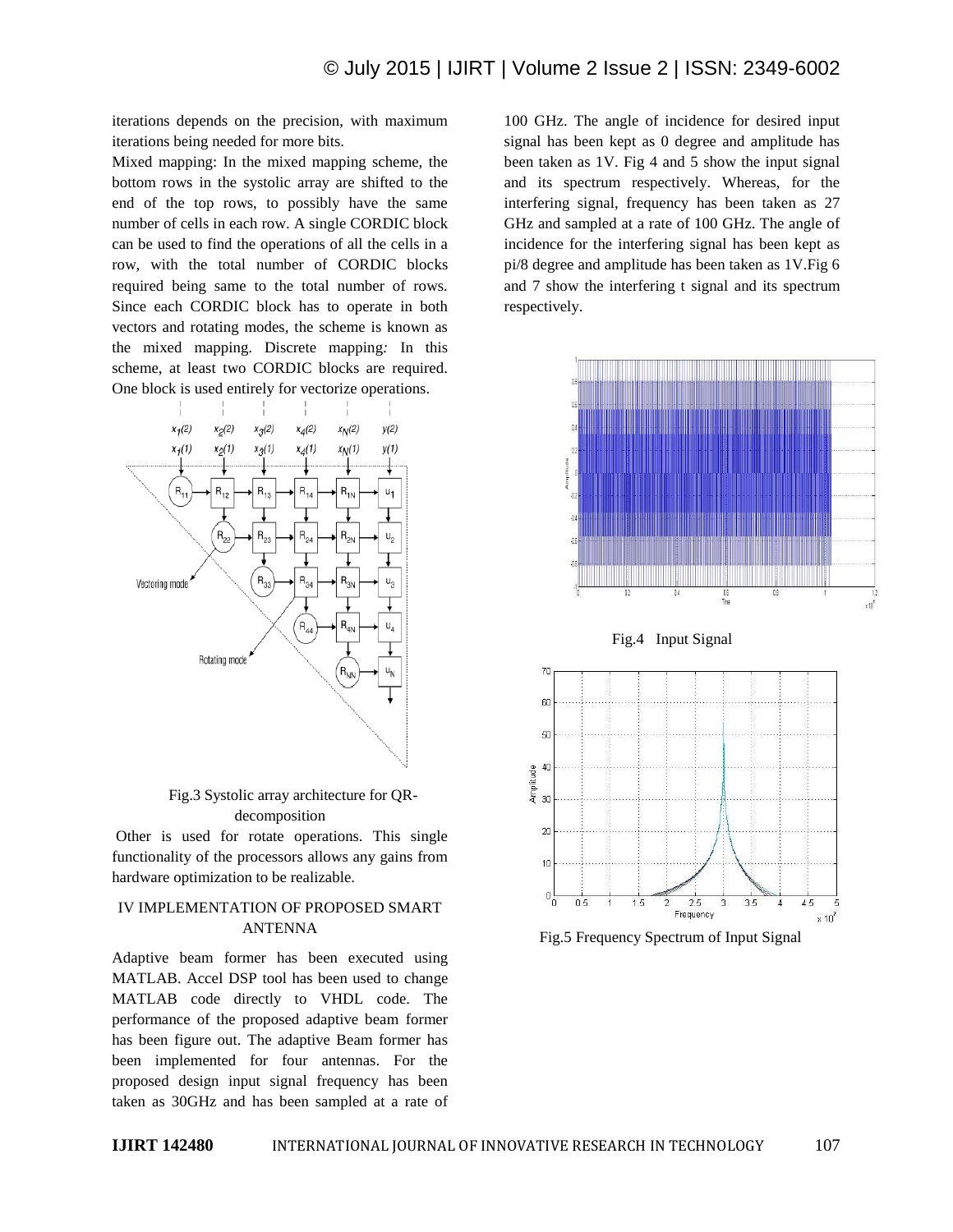

Fig.7 Frequency spectrum of interference signal



signal



with interference signal



Fig.10 Smart antenna output with Adaptive Beam former

Comparing Fig 9 and 10, it has been decided that the interfering signal has resulted in an undesired peak, which is also not as smooth as input signal. It should be vanished by using adaptive beam former algorithm. Fig.10 shows the ability of QRD-RLS algorithm in suppressing the undesired peak and sharp the signal.

## V CONCLUSION

Smart Antenna with adaptive Beam forming using QR decomposition which is run on CORDIC processor has been proposed and implemented using MATLAB. It electronically governs a phased array by weighting the amplitude and phase of signal at each array element in response to changes in the propagation environment. By taking the benefit of adaptive beam forming, QRD-RLS algorithm is used